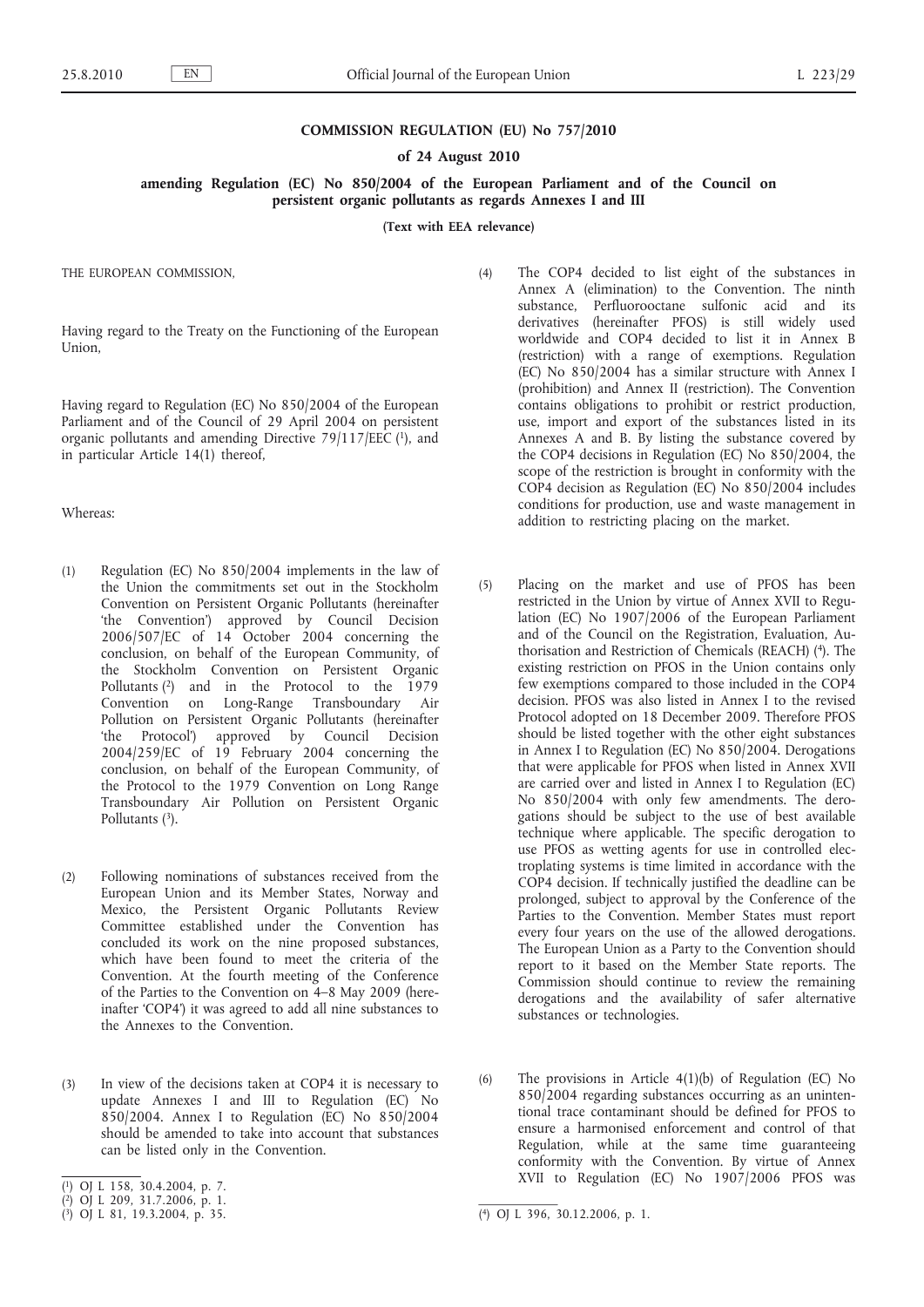allowed to be used in quantities below certain thresholds. Until further information becomes available, the thresholds in Annex XVII to Regulation (EC) No 1907/2006 for PFOS in articles correspond to a level below which PFOS can not be meaningfully used while enabling control and enforcement through existing methods. These thresholds should therefore limit the use of PFOS to a level corresponding to unintentional trace contaminants. For PFOS as substances or in preparations, this Regulation should establish a threshold corresponding to a similar level. To rule out intentional use, this level should be lower than the level applied in Regulation (EC) No 1907/2006.

- (7) Placing on the market and use of pentabromodiphenyl ether and octabromodiphenyl ether have been restricted in the Union by virtue of Annex XVII to Regulation (EC) No 1907/2006 with a maximum concentration limit of 0,1 % by weight below which it is not considered restricted. The COP4 decided to list congeners present in the commercial forms of pentabromodiphenyl ethers and octabromodiphenyl ethers having POPs characteristics. For reasons of coherence the listing in Regulation (EC) No 850/2004 should follow the approach of Annex XVII to Regulation (EC) No 1907/2006 for those derivatives identified by COP4 as having POP characteristics; therefore hexabromodiphenyl ether, heptabromodiphenyl ether, tetrabromodiphenyl ether and pentabromodiphenyl ether derivatives should be listed in Annex I to Regulation (EC) No 850/2004.
- (8) The provisions in Article 4(1)(b) of Regulation (EC) No 850/2004 regarding substances occurring as an unintentional trace contaminant should be defined for polybrominated diphenyl ethers (PBDEs) to ensure a harmonised enforcement and control of that Regulation, while at the same time guaranteeing conformity with the Convention. This Regulation should establish a fixed threshold for considering unintentional trace contaminants regarding PBDEs in substances, preparations and articles. Subject to further information that becomes available and a review by the Commission, in line with the objectives of this Regulation, the thresholds in Annex XVII to Regulation (EC) No 1907/2006 for PBDEs in articles produced from recycled materials should limit the use of PBDEs to unintentional trace contaminants in that they are considered to correspond to a level below which PBDEs can not be meaningfully used while enabling control and enforcement through existing methods. For PBDEs as substances, in preparations or in articles, this Regulation should establish a threshold corresponding to a similar level.

articles containing PBDEs and PFOS already in use on the date of entry into force of this Regulation.

- (10) DDT and Hexachlorocyclohexanes (HCH), including lindane, should be listed without derogations. Part A of Annex I to Regulation (EC) No 850/2004 allows Member States to maintain existing production and use of DDT for the production of dicofol. No Member State is currently using the derogation. In addition, dicofol was denied for inclusion in Annex I to Directive 98/8/EC of the European Parliament and of the Council of 16 February 1998 concerning the placing of biocidal products on the market (1) as well as in Council Directive 91/414/EEC of 15 July 1991 concerning the placing of plant protection products on the market (2). That derogation should therefore be deleted. HCH, including lindane, is listed in Part B of Annex I Regulation (EC) No 850/2004, with two specific derogations for certain specific uses. The derogations expired on 1 September 2006 and on 31 December 2007 and should therefore be deleted.
- (11) In conformity with the COP4 decisions pentachlorobenzene should be added to Annexes I and III to Regulation (EC) No 850/2004 so that it becomes subject to a general prohibition as well as the release reduction provisions in that Regulation. Chlordecone and hexabromobiphenyl should be moved to Annex I, Part A as they are now listed to both international instruments.
- (12) In accordance with Article 22 of the Convention, amendments to Annexes A, B and C thereto enter into force one year from the date of communication by the depositary of an amendment, which will fall on 26 August 2010. Consequently and for reasons of coherence this Regulation should apply from the same date. This Regulation should therefore enter into force as a matter of urgency.
- (13) The measures provided for in this Regulation are in accordance with the opinion of the Committee established by Directive 67/548/EEC,

HAS ADOPTED THIS REGULATION:

## *Article 1*

Annexes I and III to Regulation (EC) No 850/2004 are amended in accordance with the Annex to this Regulation.

<sup>(9)</sup> It is necessary to clarify that the prohibition in Article 3 of Regulation (EC) No 850/2004 does not apply to

<sup>(</sup> 1) OJ L 123, 24.4.1998, p. 1.

<sup>(</sup> 2) OJ L 230, 19.8.1991, p. 1.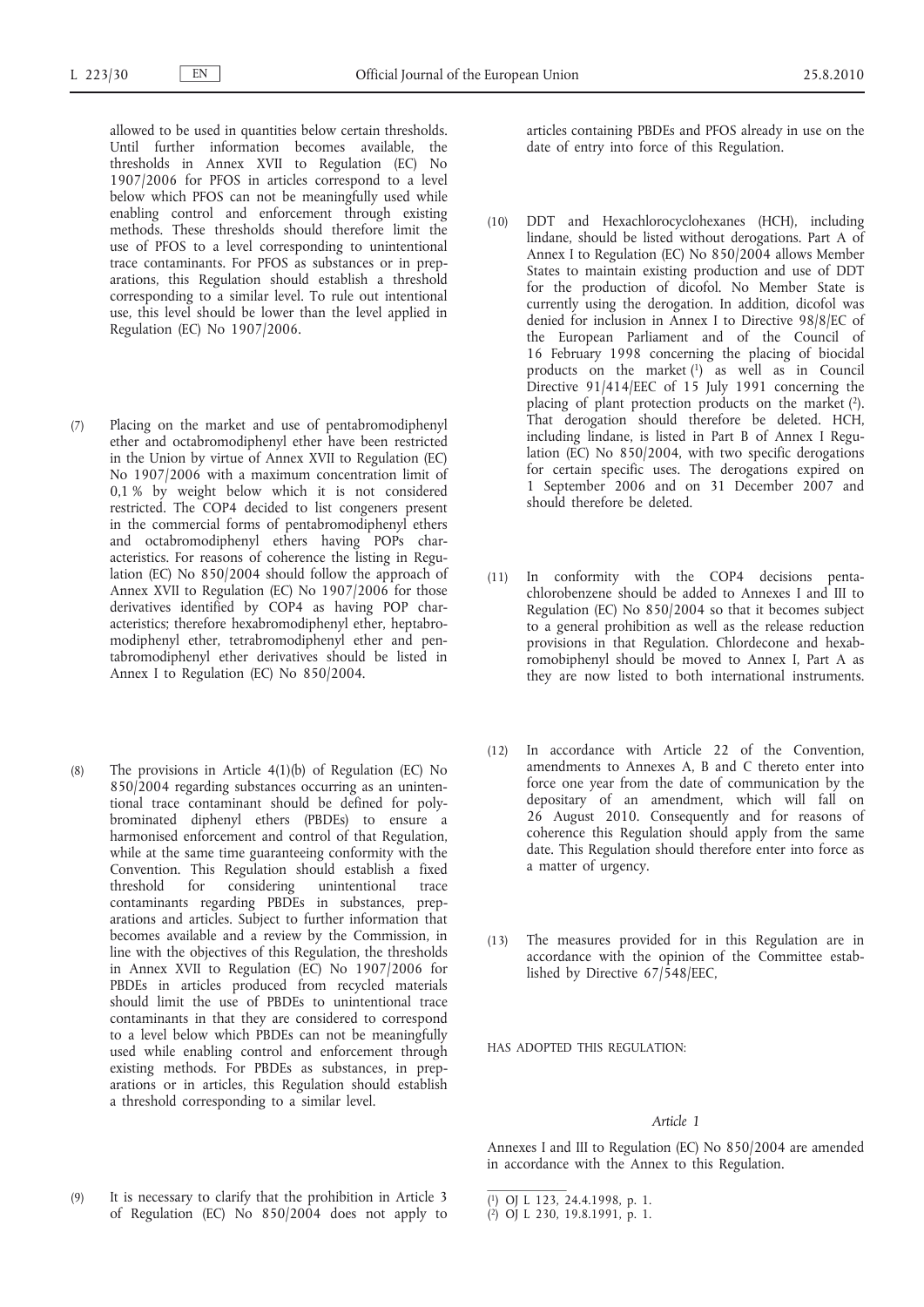## *Article 2*

This Regulation shall enter into force on the day of its publication in the *Official Journal of the European Union*.

It shall apply from 26 August 2010.

This Regulation shall be binding in its entirety and directly applicable in all Member States.

Done at Brussels, 24 August 2010.

*For the Commission The President* José Manuel BARROSO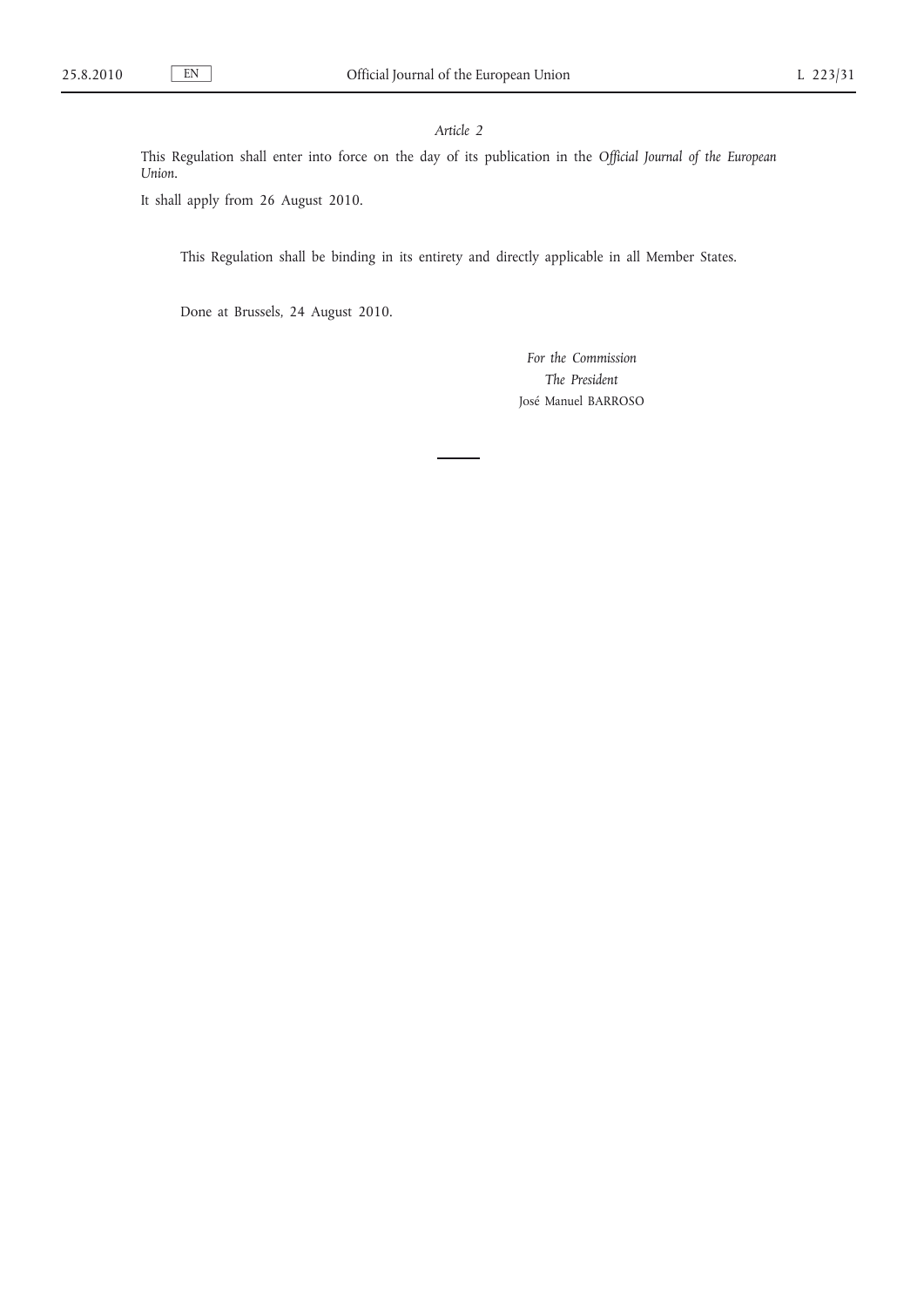# *ANNEX*

(1) Annex I to Regulation (EC) No 850/2004 is replaced by the following:

# *'ANNEX I*

### **Part A — Substances listed in the Convention and in the Protocol as well as substances listed only in the Convention**

| Substance                                    | CAS No | EC No | Specific exemption on intermediate use or other<br>specification                                                                                                                                                                                                                                                                                                                                                                                                                                                                                                                                                                                                                                                     |
|----------------------------------------------|--------|-------|----------------------------------------------------------------------------------------------------------------------------------------------------------------------------------------------------------------------------------------------------------------------------------------------------------------------------------------------------------------------------------------------------------------------------------------------------------------------------------------------------------------------------------------------------------------------------------------------------------------------------------------------------------------------------------------------------------------------|
| Tetrabromodiphenyl ether<br>$C_{12}H_6Br_4O$ |        |       | 1. For the purposes of this entry,<br>Article $4(1)(b)$ shall apply to concen-<br>trations of Tetrabromodiphenyl ether<br>equal to or below 10 mg/kg (0,001 %<br>by weight) when it occurs in<br>substances, preparations, articles or as<br>constituents of the flame-retarded<br>parts of articles.<br>2. By way of derogation, the production,<br>placing on the market and use of the<br>following shall be allowed:<br>(a) without prejudice to subparagraph<br>articles<br>and<br>preparations<br>(b),<br>containing concentrations below<br>0,1 % of tetrabromodiphenyl ether<br>by weight when produced partially<br>or fully from recycled materials or<br>materials from waste prepared for<br>re-use;     |
|                                              |        |       | (b) electrical and electronic equipment<br>within the scope of Directive<br>2002/95/EC of the European<br>Parliament and Council (*).<br>3. Use of articles already in use in the<br>before<br>Union<br>25<br>August<br>2010<br>containing Tetrabromodiphenyl ether<br>as a constituent of such articles shall<br>be allowed. Article 4(2), third and<br>fourth subparagraphs shall apply in<br>relation to such articles.                                                                                                                                                                                                                                                                                           |
| Pentabromodiphenyl ether<br>$C_{12}H_5Br_5O$ |        |       | 1. For the purposes of this entry,<br>Article 4(1)(b) shall apply to concen-<br>trations of pentabromodiphenyl ether<br>equal to or below 10 mg/kg (0,001 %<br>by weight) when it occurs in<br>substances, preparations, articles or as<br>constituents of the flame-retarded<br>parts of articles.<br>2. By way of derogation, the production,<br>placing on the market and use of the<br>following shall be allowed:<br>(a) without prejudice to subparagraph<br>articles<br>and<br>preparations<br>$(b)$ ,<br>containing concentrations below<br>of pentabromodiphenyl<br>0,1 %<br>ether by weight when produced<br>partially or fully from recycled<br>materials or materials from waste<br>prepared for re-use; |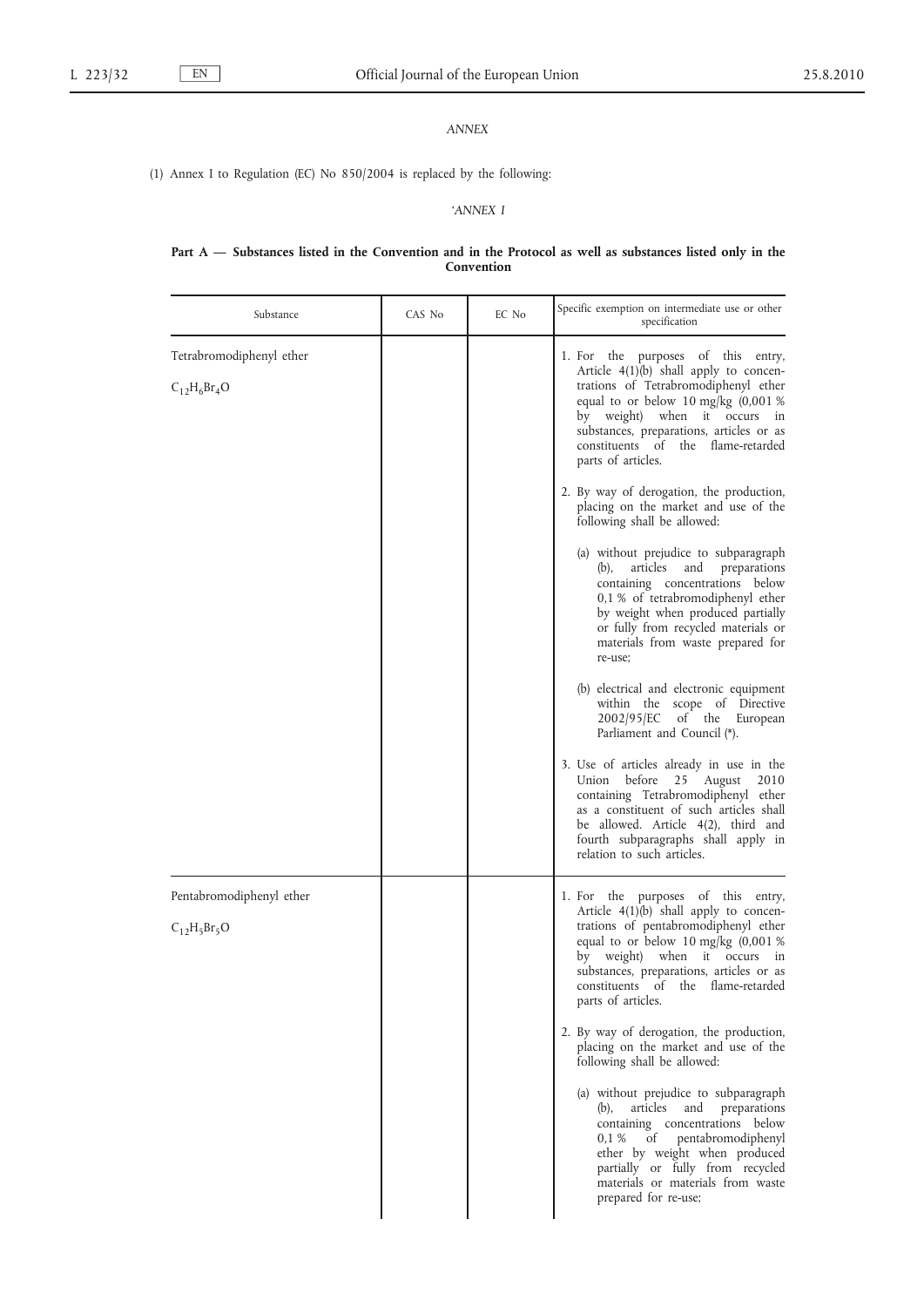| Substance                                   | CAS No | EC No | Specific exemption on intermediate use or other<br>specification                                                                                                                                                                                                                                        |
|---------------------------------------------|--------|-------|---------------------------------------------------------------------------------------------------------------------------------------------------------------------------------------------------------------------------------------------------------------------------------------------------------|
|                                             |        |       | (b) electrical and electronic equipment<br>within the scope of Directive<br>2002/95/EC.                                                                                                                                                                                                                 |
|                                             |        |       | 3. Use of articles already in use in the<br>Union before<br>25 August<br>2010<br>containing Pentabromodiphenyl ether<br>as a constituent of such articles shall<br>be allowed. Article 4(2), third and<br>fourth subparagraphs shall apply in<br>relation to such articles.                             |
| Hexabromodiphenyl ether<br>$C_{12}H_4Br_6O$ |        |       | 1. For the purposes of this entry,<br>Article $4(1)(b)$ shall apply to concen-<br>trations of hexabromodiphenyl ether<br>equal to or below 10 mg/kg $(0,001\%)$<br>by weight) when it occurs in<br>substances, preparations, articles or as<br>constituents of the flame-retarded<br>parts of articles. |
|                                             |        |       | 2. By way of derogation, the production,<br>placing on the market and use of the<br>following shall be allowed:                                                                                                                                                                                         |
|                                             |        |       | (a) without prejudice to subparagraph<br>articles<br>and<br>preparations<br>$(b)$ ,<br>containing concentrations below<br>0,1 % of hexabromobiphenyl ether<br>by weight when produced partially<br>or fully from recycled materials or<br>materials from waste prepared for<br>re-use;                  |
|                                             |        |       | (b) electrical and electronic equipment<br>within the scope of Directive<br>2002/95/EC.                                                                                                                                                                                                                 |
|                                             |        |       | 3. Use of articles already in use in the<br>before 25 August<br>Union<br>2010<br>containing Hexabromodiphenyl ether<br>as a constituent of such articles shall<br>be allowed. Article 4(2), third and<br>fourth subparagraphs shall apply in<br>relation to such articles.                              |
| Heptabromodiphenyl ether                    |        |       | 1. For the purposes of this entry,                                                                                                                                                                                                                                                                      |
| $C_{12}H_3Br_7O$                            |        |       | Article 4(1)(b) shall apply to concen-<br>trations of heptabromodiphenyl ether<br>equal to or below 10 mg/kg (0,001 %<br>by weight) when it occurs in<br>substances, preparations, articles or as<br>constituents of the flame-retarded<br>parts of articles.                                           |
|                                             |        |       | 2. By way of derogation, the production,<br>placing on the market and use of the<br>following shall be allowed:                                                                                                                                                                                         |
|                                             |        |       | (a) without prejudice to subparagraph<br>articles<br>and<br>preparations<br>(b),<br>containing concentrations below<br>0,1%<br>of heptabromodiphenyl<br>ether by weight when produced<br>partially or fully from recycled<br>materials or materials from waste<br>prepared for re-use;                  |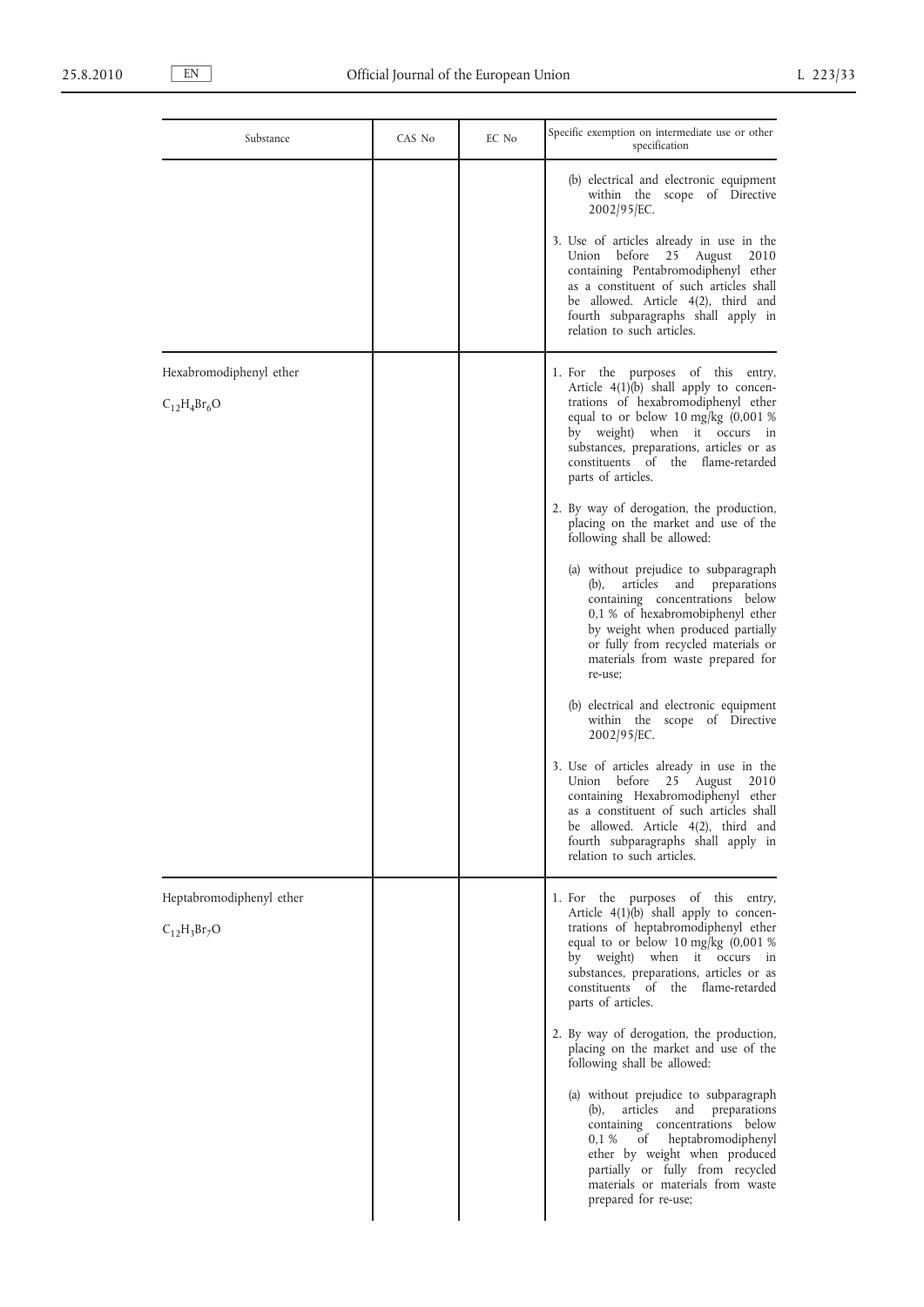| Substance                                                                                    | CAS No | EC No | Specific exemption on intermediate use or other<br>specification                                                                                                                                                                                                                                                                                                                                                                                                                      |
|----------------------------------------------------------------------------------------------|--------|-------|---------------------------------------------------------------------------------------------------------------------------------------------------------------------------------------------------------------------------------------------------------------------------------------------------------------------------------------------------------------------------------------------------------------------------------------------------------------------------------------|
|                                                                                              |        |       | (b) electrical and electronic equipment<br>within the scope of Directive<br>2002/95/EC.                                                                                                                                                                                                                                                                                                                                                                                               |
|                                                                                              |        |       | 3. Use of articles already in use in the<br>Union<br>before<br>25<br>August<br>2010<br>containing Heptabromodiphenyl ether<br>as a constituent of such articles shall<br>be allowed. Article 4(2), third and<br>fourth subparagraphs shall apply in<br>relation to such articles.                                                                                                                                                                                                     |
| Perfluorooctane sulfonic acid and its<br>derivatives (PFOS)<br>$C_8F_{17}SO_2X$              |        |       | 1. For the purposes of this entry,<br>Article $4(1)(b)$ shall apply to concen-<br>trations of PFOS equal to or below<br>10 mg/kg $(0,001\%$ by weight) when<br>it occurs in substances or in prep-<br>arations.                                                                                                                                                                                                                                                                       |
| $(X = OH, Metal salt (O-M+), halide,$<br>amide, and other derivatives including<br>polymers) |        |       | 2. For the purposes of this entry,<br>Article $4(1)$ (b) shall apply to concen-<br>trations of PFOS in semi-finished<br>products or articles, or parts thereof,<br>if the concentration of PFOS is lower<br>than 0,1 % by weight calculated with<br>reference to the mass of structurally<br>or micro-structurally distinct parts that<br>contain PFOS or, for textiles or other<br>coated materials, if the amount of PFOS<br>is lower than $1 \mu g/m^2$ of the coated<br>material. |
|                                                                                              |        |       | 3. Use of articles already in use in the<br>before<br>25 August<br>Union<br>2010<br>containing PFOS as a constituent of<br>allowed.<br>such<br>articles<br>shall<br>be<br>4(2),<br>third<br>fourth<br>Article<br>and<br>subparagraphs shall apply in relation<br>to such articles.                                                                                                                                                                                                    |
|                                                                                              |        |       | 4. Fire-fighting foams that were placed on<br>the market before 27 December 2006<br>may be used until 27 June 2011.                                                                                                                                                                                                                                                                                                                                                                   |
|                                                                                              |        |       | 5. If the quantity released into the<br>environment is minimised, production<br>and placing on the market is allowed<br>for the following specific uses provided<br>that Member States report to the<br>Commission every four years<br>on<br>progress made to eliminate PFOS:                                                                                                                                                                                                         |
|                                                                                              |        |       | (a) until 26 August 2015, wetting<br>agents for use in controlled<br>electroplating systems;                                                                                                                                                                                                                                                                                                                                                                                          |
|                                                                                              |        |       | (b) photoresists<br>anti reflective<br><b>or</b><br>coatings<br>photolithography<br>for<br>processes;                                                                                                                                                                                                                                                                                                                                                                                 |
|                                                                                              |        |       | (c) photographic coatings applied to<br>films, papers, or printing plates;                                                                                                                                                                                                                                                                                                                                                                                                            |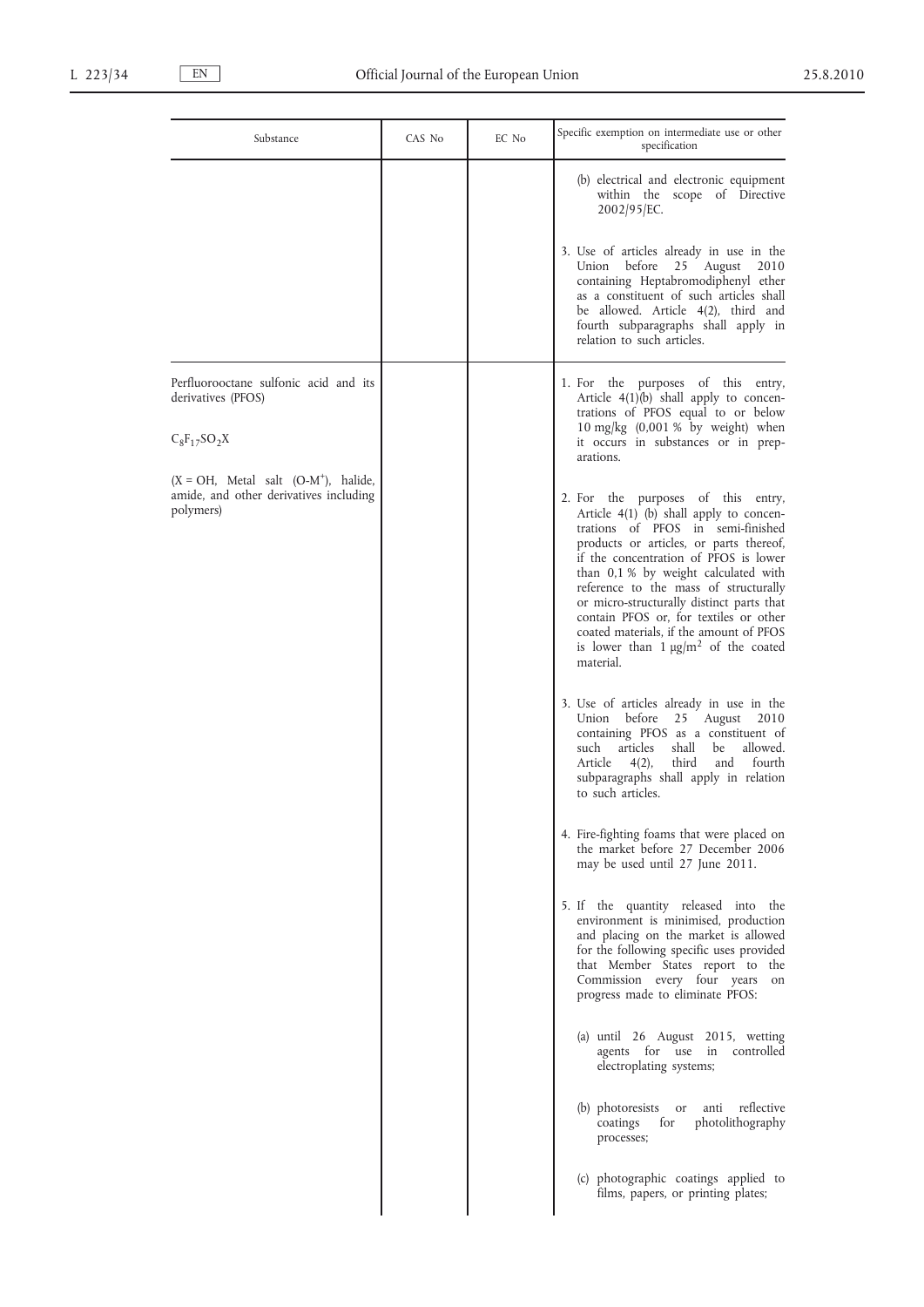| Substance                                                | CAS No         | EC No           | Specific exemption on intermediate use or other<br>specification                                                                                                                                                                                                                                                                                                                                                                                                                     |
|----------------------------------------------------------|----------------|-----------------|--------------------------------------------------------------------------------------------------------------------------------------------------------------------------------------------------------------------------------------------------------------------------------------------------------------------------------------------------------------------------------------------------------------------------------------------------------------------------------------|
|                                                          |                |                 | (d) mist<br>for<br>suppressants<br>non-<br>decorative hard chromium<br>(VI)<br>plating in closed loop systems;                                                                                                                                                                                                                                                                                                                                                                       |
|                                                          |                |                 | (e) hydraulic fluids for aviation.                                                                                                                                                                                                                                                                                                                                                                                                                                                   |
|                                                          |                |                 | Where derogations in points (a) to $(e)$<br>above concern the production or use in<br>an installation within the scope of<br>Directive 2008/1/EC of the European<br>Parliament and of the Council (**), the<br>relevant best available techniques for<br>the prevention and minimisation of<br>emissions of PFOS described in the<br>information<br>published<br>by<br>the<br>Commission pursuant to Article 17(2),<br>second subparagraph, of Directive<br>$2008/1/EC$ shall apply. |
|                                                          |                |                 | As soon as new information on details<br>of uses and safer alternative substances<br>or technologies for the uses in points<br>(b) to (e) becomes available, the<br>Commission shall review the dero-<br>gations in the second subparagraph so<br>that:                                                                                                                                                                                                                              |
|                                                          |                |                 | (i) the uses of PFOS will be phased out<br>as soon as the use of safer alter-<br>is<br>technically<br>natives<br>and<br>economically feasible,                                                                                                                                                                                                                                                                                                                                       |
|                                                          |                |                 | (ii) a derogation can only be continued<br>for essential uses for which safer<br>alternatives do not exist and<br>where the efforts undertaken to<br>find safer alternatives have been<br>reported on,                                                                                                                                                                                                                                                                               |
|                                                          |                |                 | <b>PFOS</b><br>the<br>(iii) releases<br>οf<br>into<br>environment have been minimised<br>available<br>applying<br>best<br>by<br>techniques.                                                                                                                                                                                                                                                                                                                                          |
|                                                          |                |                 | 6. Once standards are adopted by the<br>European Committee for Standard-<br>isation (CEN) they shall be used as the<br>analytical test methods for demon-<br>strating the conformity of substances,<br>preparations and articles to paragraphs<br>1 and 2.                                                                                                                                                                                                                           |
| DDT (1,1,1-trichloro-2,2-bis(4-chloro-<br>phenyl)ethane) | $50 - 29 - 3$  | 200-024-3       |                                                                                                                                                                                                                                                                                                                                                                                                                                                                                      |
| Chlordane                                                | 57-74-9        | 200-349-0       |                                                                                                                                                                                                                                                                                                                                                                                                                                                                                      |
| including<br>Hexachlorocyclohexanes,<br>lindane          | 58-89-9        | 200-401-2       |                                                                                                                                                                                                                                                                                                                                                                                                                                                                                      |
|                                                          | 319-84-6       | 206-270-8       |                                                                                                                                                                                                                                                                                                                                                                                                                                                                                      |
|                                                          | 319-85-7       | $206 - 271 - 3$ |                                                                                                                                                                                                                                                                                                                                                                                                                                                                                      |
|                                                          | $608 - 73 - 1$ | 210-168-9       |                                                                                                                                                                                                                                                                                                                                                                                                                                                                                      |